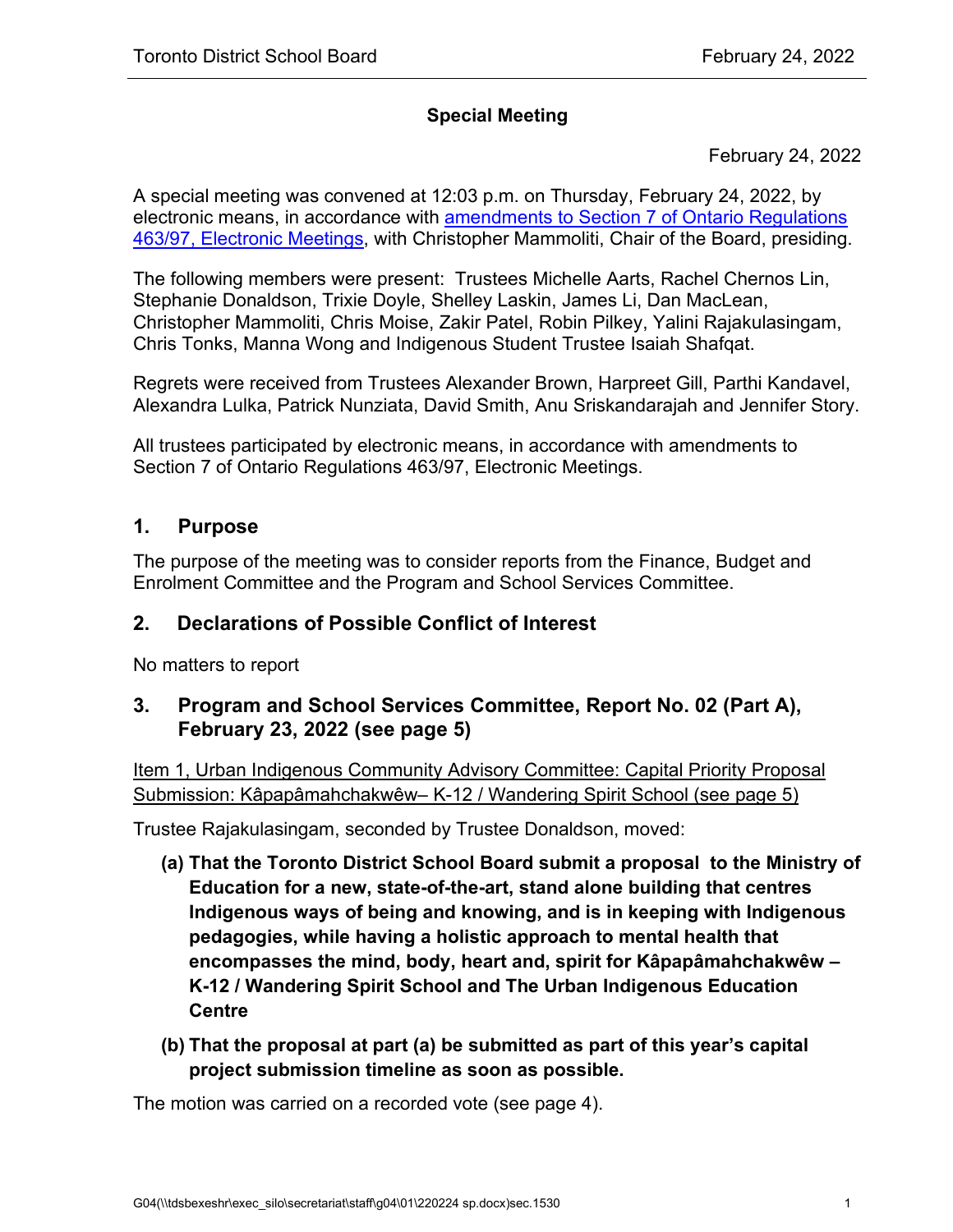Item 2, Alternative Schools Community Advisory Committee: Secondary Alternative School Staffing (see page [6\)](#page-5-0)

Trustee Rajakulasingam, seconded by Trustee Donaldson, moved **that the following be referred to the Finance, Budget and Enrolment Committee as part of the school-based staff allocation report:**

**Whereas:** 

**Compared to the Toronto District School Board (TDSB) general population, students in secondary alternative schools are "much more at-risk", and the COVID-19 pandemic has both amplified the student mental health crisis and disproportionately impacted the communities served by secondary alternative schools;** 

**The TDSB's Pandemic Recovery Plan acknowledges that "prioritizing mental health and well-being as we re-engage and integrate students who have been most impacted by the pandemic is essential", and, its Strategic Plan has committed to support student mental health and well-being, and to ensure that every school offers a wide range of programming and safe, welcoming inclusive learning environments for all students;** 

**The TDSB has existing safe spaces in secondary alternative schools that it can utilize as a component in a student re-engagement plan, and to meet its goals in the Strategic Plan;** 

**Program viability means different things to different secondary alternative schools depending on its programs and the populations that it serves;** 

**And further destabilization of secondary alternative schools would impact some of the most in-risk students within the Board;**

**Therefore, the Alternative Schools Community Advisory Committee recommends that the Toronto District School Board consider program viability as the primary driver for staffing secondary alternative schools, rather than projected enrolment, until the Secondary Alternative Schools Review is completed and its recommendations related to staffing are implemented.**

The motion was carried.

Item 9, 2022-2023 School Year Calendar: Revised [4266] (see page [7\)](#page-6-0)

Trustee Rajakulasingam, seconded by Trustee Donaldson, moved **that the revised school year calendar for 2022-2023 for elementary, secondary and year round alternative schools, as presented in the report, be approved.**

The motion was carried.

#### **4. Finance, Budget and Enrolment Committee, Report No. 04 (Part A) February 16, 2022 (see page [14\)](#page-13-0)**

#### Item 5, Provincial Capital Priorities Program 2022-23 [4264] (see page [15\)](#page-14-0)

Trustee Laskin, seconded by Trustee Moise, moved:

**(a) That the list of five capital priority projects, as presented in the report, be submitted to the Ministry of Education for funding consideration;**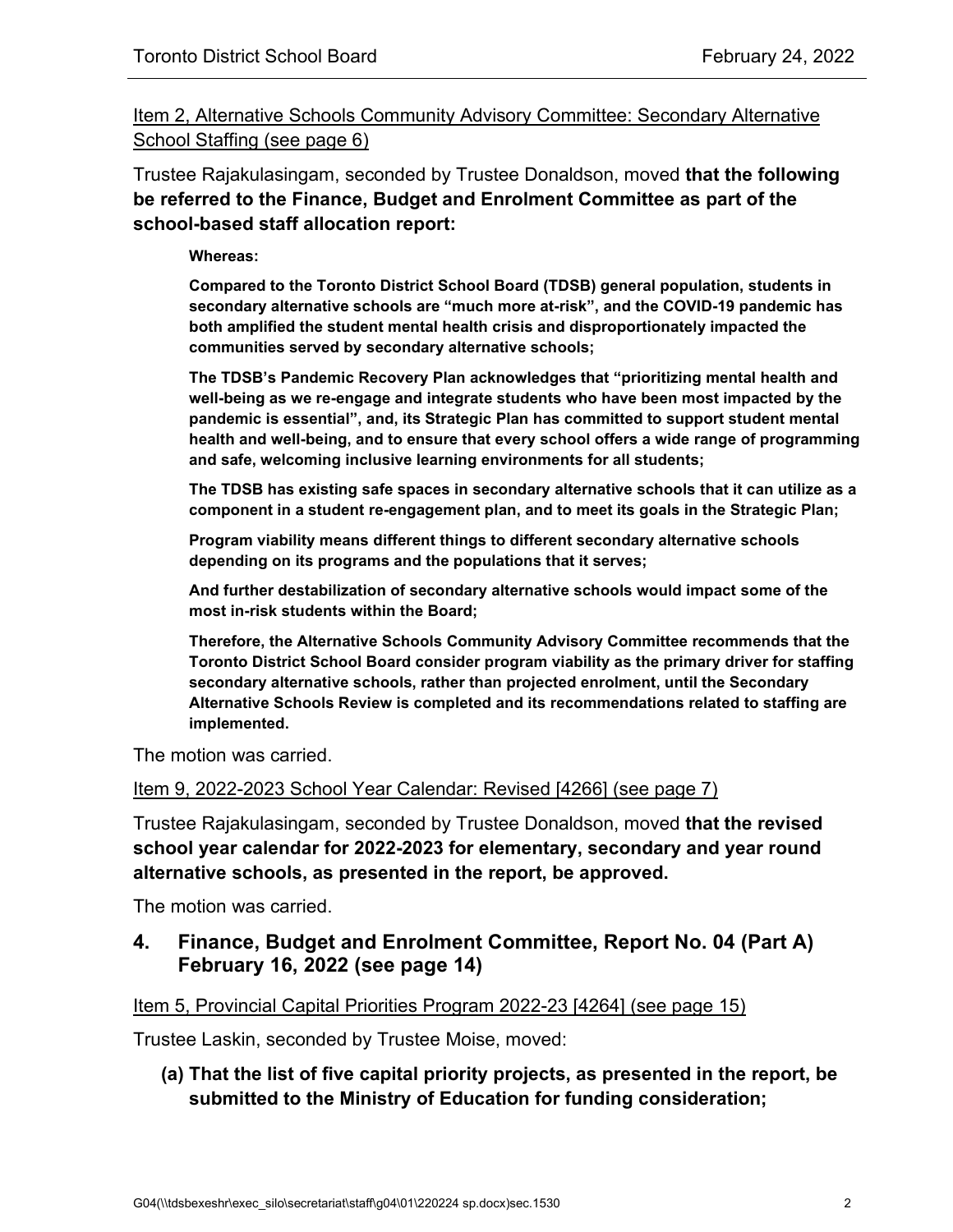#### **(b) That the following be added to the body of the staff report [4264]:**

**Applying to the Minister of Education for Use of Proceeds of Disposition for Unfunded Capital Priority Projects**

**Once the business cases have been submitted to the Ministry of Education on February 25, 2022 the Ministry staff will review them in comparison to the business cases received from the other school boards in the province. It is anticipated that the Ministry of Education will announce the funding decisions in the Spring 2022. After the announcement of approved Capital Priority projects, staff will present a report to the Board of Trustees with a recommendation to submit a request to the Minister of Education to use Proceeds of Disposition to finance the unfunded Capital Priority projects from both 2021 and 2022.**

The motion was carried.

#### **5. Adjournment**

At 12:49 p.m., on motion of Trustee Donaldson, seconded by Trustee Moise, the meeting adjourned.

> Christopher Mammoliti Chair, *pro tem*

Confirmed by the Board at the meeting held on March 9, 2022

 $\overline{\phantom{a}}$  , which is a set of the set of the set of the set of the set of the set of the set of the set of the set of the set of the set of the set of the set of the set of the set of the set of the set of the set of th Alexander Brown, Chair of the Board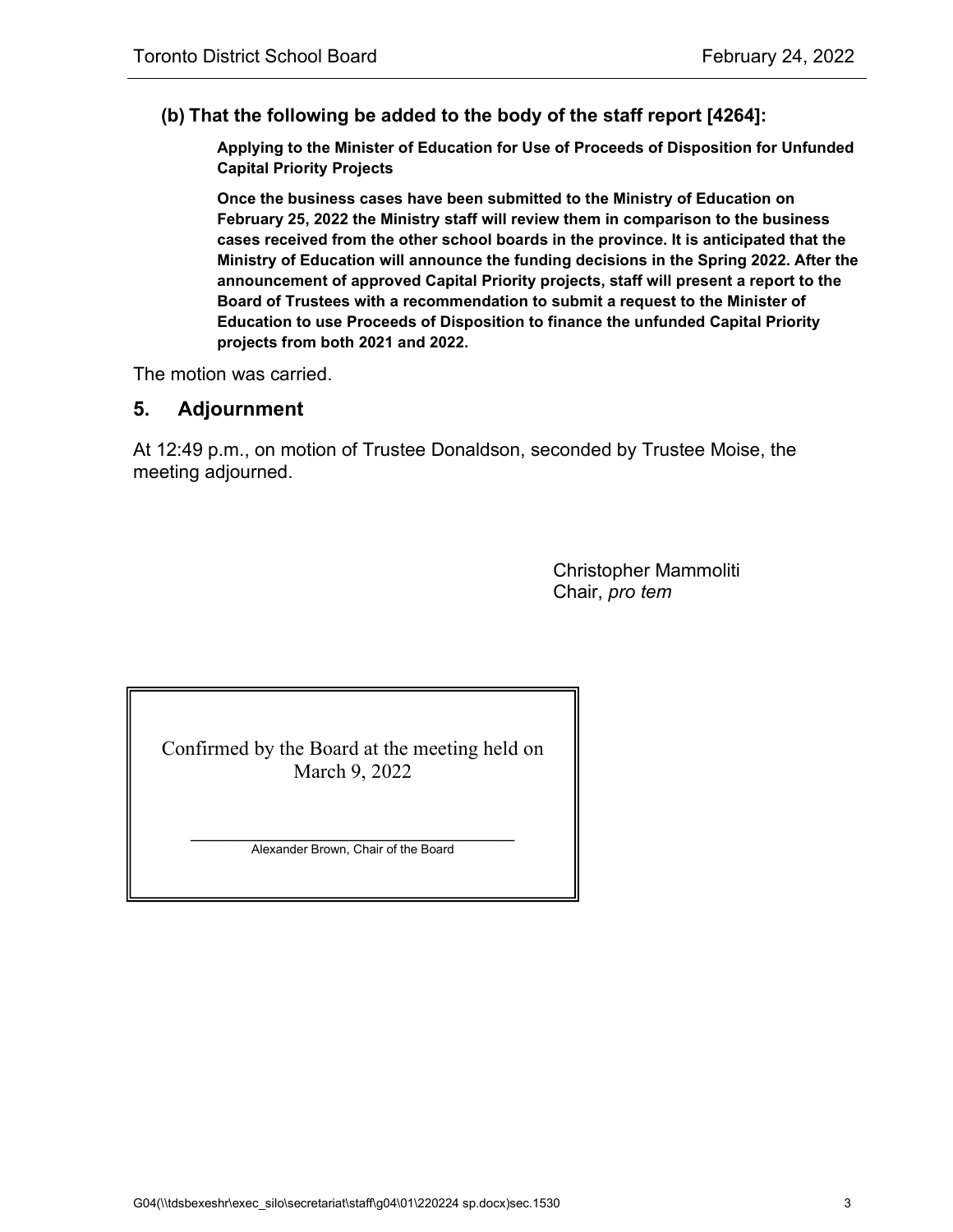|                | <b>Vote 134</b><br>(see pg.<br>1)   |
|----------------|-------------------------------------|
|                |                                     |
|                |                                     |
|                |                                     |
| Aarts          |                                     |
| <b>Brown</b>   | A                                   |
| Chernos Lin    | Ÿ                                   |
| Donaldson      | $\overline{\mathsf{Y}}$             |
| Doyle          |                                     |
| Gill           | $\overline{A}$                      |
| Kandavel       | $\overline{A}$                      |
| Laskin         |                                     |
| Ļī             |                                     |
| Lulka          | $\frac{\overline{A}}{\overline{Y}}$ |
| MacLean        |                                     |
| Mammoliti      |                                     |
| Moise          |                                     |
| Nunziata       | $\overline{A}$                      |
| Patel          |                                     |
| Pilkey         | Ÿ                                   |
| Rajakulasingam | Ÿ                                   |
| Smith          | Ā                                   |
| Sriskandarajah | $\frac{1}{\mathsf{A}}$              |
| Story          | A                                   |
| <b>Tonks</b>   |                                     |
| Wong           | $\overline{\mathsf{A}}$             |
| <b>Total Y</b> | $\overline{13}$                     |
| <b>Total N</b> | $\frac{1}{0}$<br>9                  |
| Total A and C  |                                     |

#### <span id="page-3-0"></span>Summary of Recorded Votes

**Y** Vote in favour **N** Vote against **A** Absent **\*** No vote cast (the Chair). The Board's Bylaws, Section 28.5 states: "The chair may vote once on each motion under consideration." **N\* No** vote cast. The Board's Bylaws, Section 28.3 states: A member, except the chair, who is present and who fails to vote on a motion shall be deemed to have voted against the motion. **C** Absent due to declaration of a possible conflict of interest.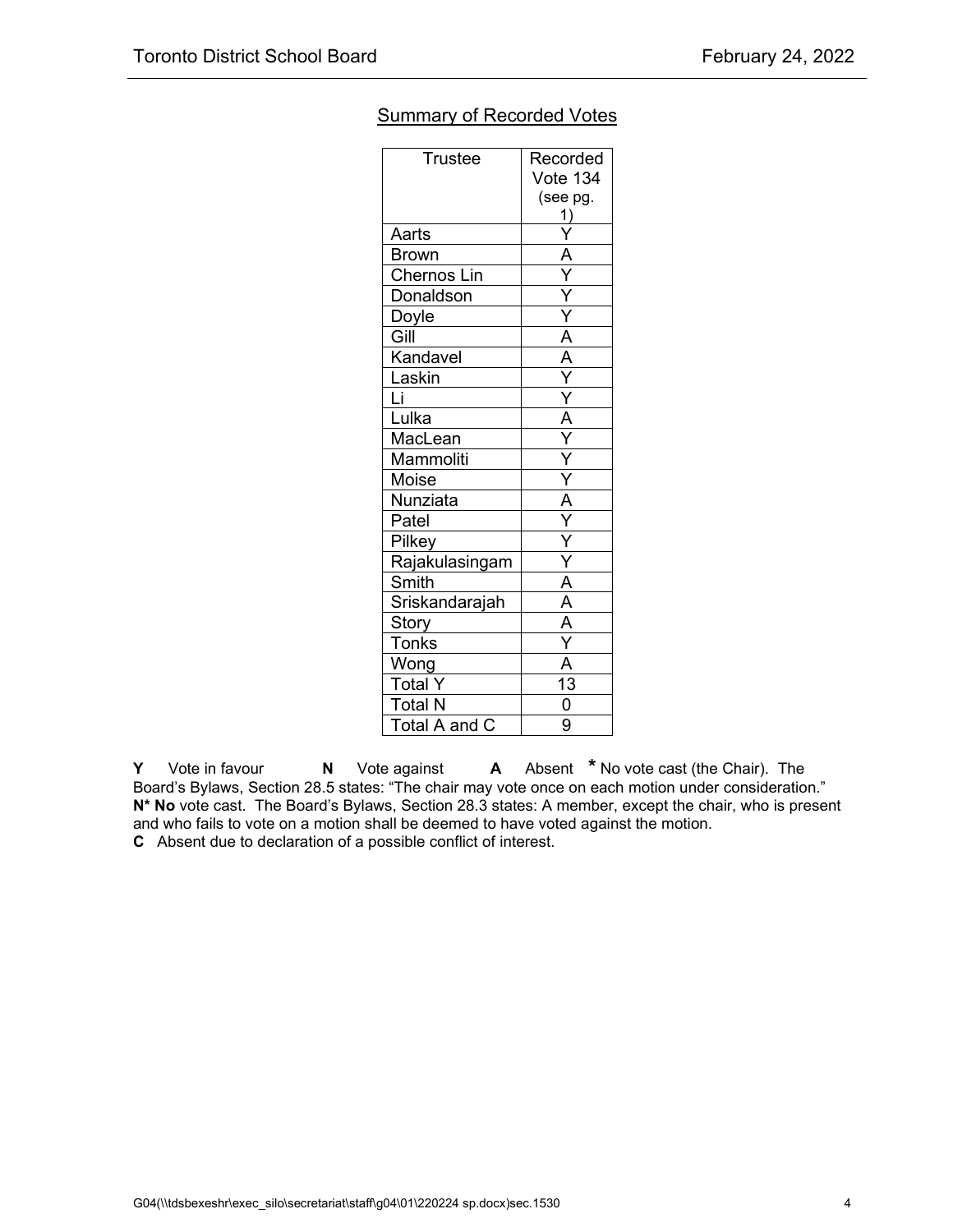# <span id="page-4-0"></span>**Program and School Services Committee**

## **Report No. 02 (Part A)**

PSSC:002A Wednesday, February 23, 2022 4:30 p.m. Electronic Meeting

| <b>Trustee Members</b><br>Present | Trustees Rachel Chernos Lin (Chair), Trixie Doyle,<br>Alexandra Lulka, Dan MacLean, Chris Moise and Patrick<br>Nunziata                                                                           |
|-----------------------------------|---------------------------------------------------------------------------------------------------------------------------------------------------------------------------------------------------|
| Also Present                      | Trustees Michelle Aarts, Alexander Brown, Stephanie<br>Donaldson, Shelley Laskin, Christopher Mammoliti,<br>Robin Pilkey, Jennifer Story, Manna Wong and Student<br><b>Trustee Isaiah Shafqat</b> |
|                                   | All trustees participated by electronic means in<br>accordance with amendments to Section 7 of Ontario                                                                                            |

# **Part A: Committee Recommendations**

## <span id="page-4-1"></span>**1. Urban Indigenous Community Advisory Committee: Capital Priority Proposal Submission: Kâpapâmahchakwêw – K-12 / Wandering Spirit School**

[Regulations 463/97, Electronic Meetings](https://www.ontario.ca/laws/regulation/970463) 

The Committee considered a report from the Urban Indigenous Community Advisory Committee (see PSSC:002A, page 5) presenting a recommendation to submit a proposal to the provincial government to provide funding as part of the Capital Priorities Program for a new, state-of-the-art, stand alone building for Indigenous Education.

#### **Moved by:** Trustee Doyle **Seconded by:** Trustee MacLean

The Program and School Services Committee **RECOMMENDS:**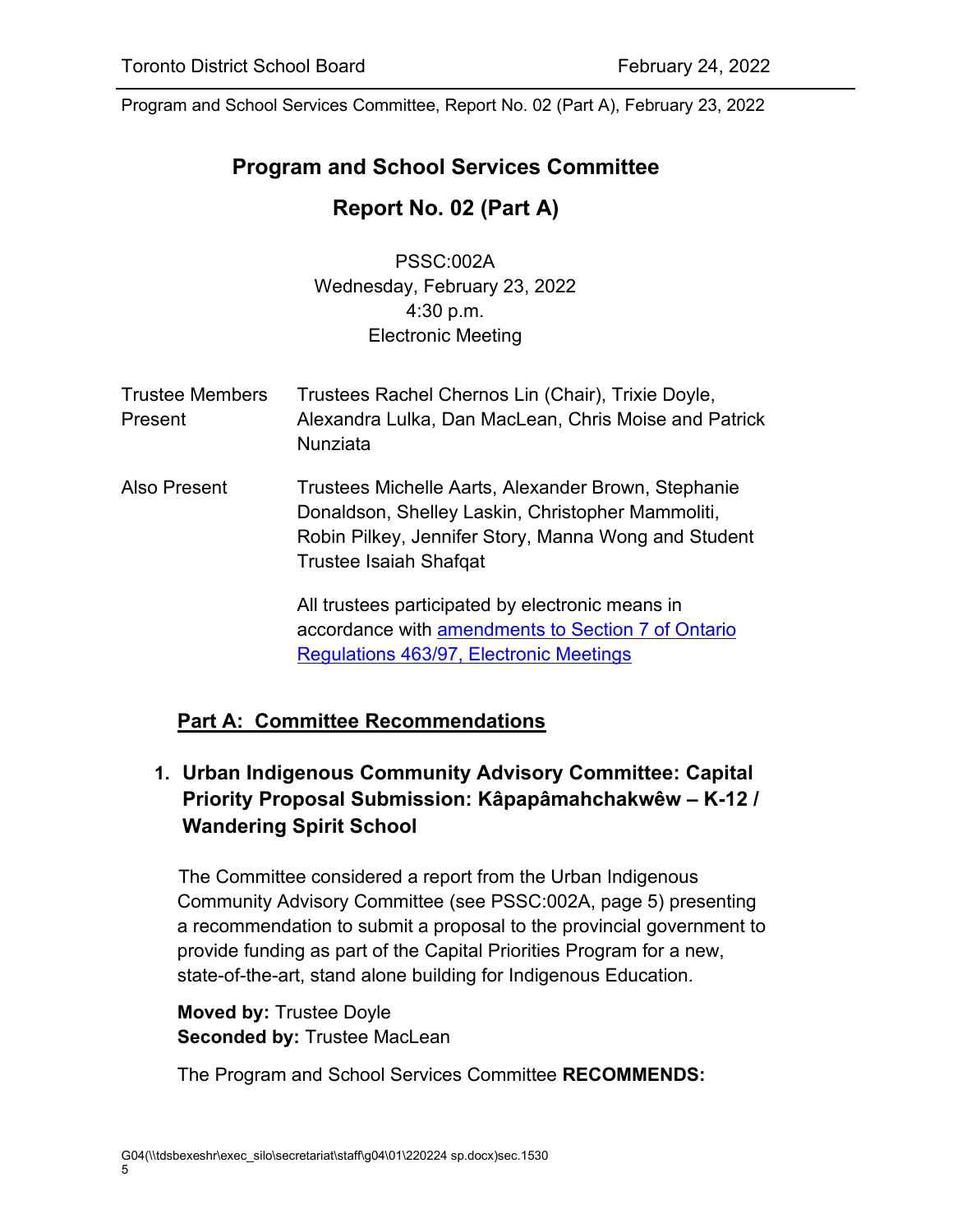- **(a) That the Toronto District School Board submit a proposal to the Ministry of Education for a new, state-of-the-art, stand alone building that centres Indigenous ways of being and knowing, and is in keeping with Indigenous pedagogies, while having a holistic approach to mental health that encompasses the mind, body, heart and, spirit for Kâpapâmahchakwêw – K-12 / Wandering Spirit School and The Urban Indigenous Education Centre;**
- **(b) That the proposal at part (a) be submitted as part of this year's capital project submission timeline as soon as possible.**

**Carried**

### <span id="page-5-0"></span>**2. Alternative Schools Community Advisory Committee: Secondary Alternative School Staffing**

The Committee considered a report from the Alternative Schools Community Advisory Committee (see PSSC:002A, page 9) presenting a recommendation for staffing allocations at alternative schools.

**Moved by:** Trustee MacLean **Seconded by:** Trustee Doyle

The Program and School Services Committee **RECOMMENDS that the following be referred to the Finance, Budget and Enrolment Committee as part of the school-based staff allocation report:**

#### **Whereas:**

**Compared to the Toronto District School Board (TDSB) general population, students in secondary alternative schools are "much more at-risk" , and the COVID-19 pandemic has both amplified the student mental health crisis and disproportionately impacted the communities served by secondary alternative schools;** 

**The TDSB's Pandemic Recovery Plan acknowledges that "prioritizing mental health and well-being as we re-engage and integrate students who have been most impacted by the pandemic is essential", and, its Strategic Plan has committed to support student mental health and wellbeing, and to ensure that every school offers a wide range of programming and safe, welcoming inclusive learning environments for all students;** 

**The TDSB has existing safe spaces in secondary alternative schools that it can utilize as a component in a student re-engagement plan, and to meet its goals in the Strategic Plan;** 

**Program viability means different things to different secondary alternative schools depending on its programs and the populations that it serves ;** 

**And further destabilization of secondary alternative schools would impact some of the most in-risk students within the Board;**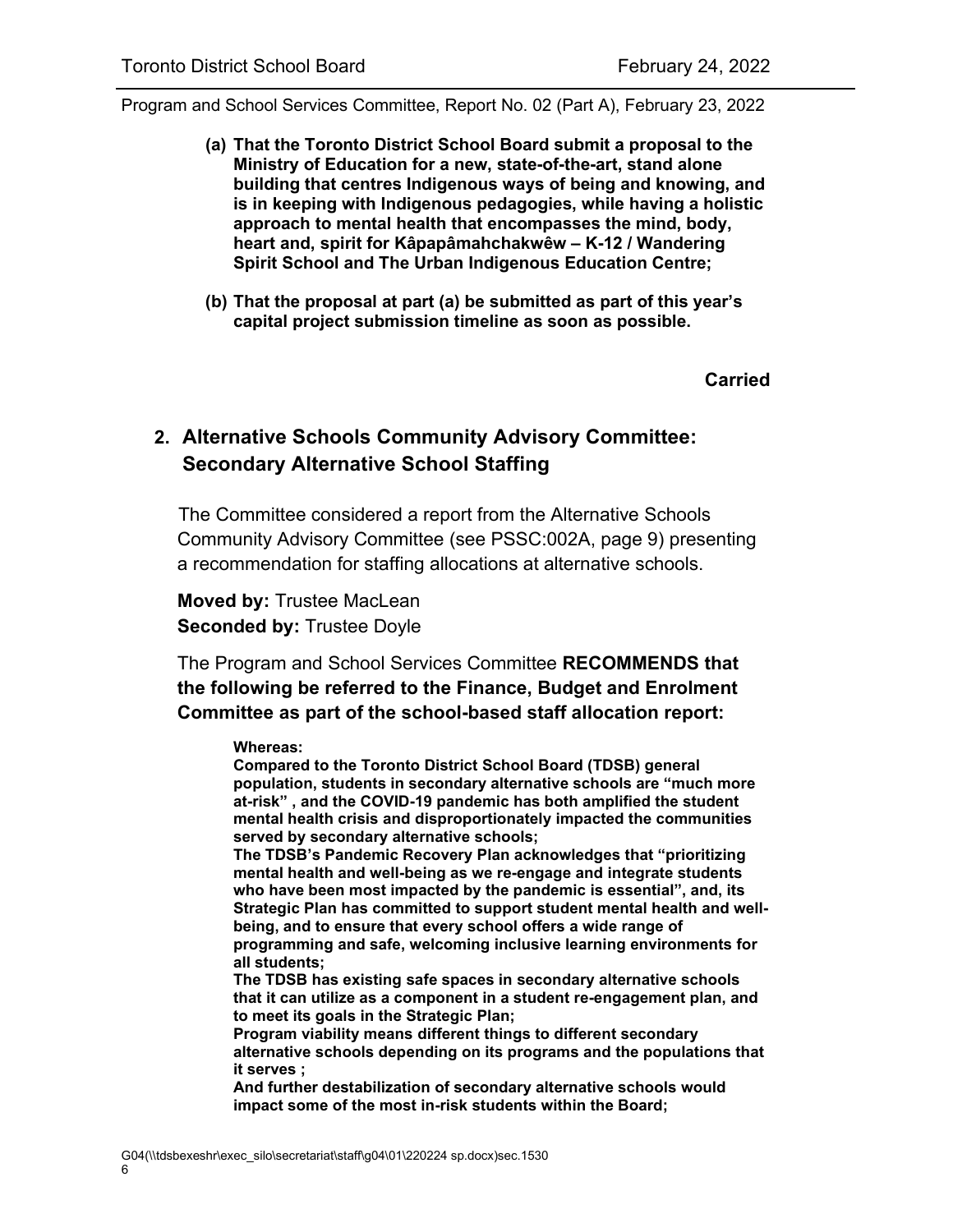**Therefore, the Alternative Schools Community Advisory Committee recommends that the Toronto District School Board consider program viability as the primary driver for staffing secondary alternative schools, rather than projected enrolment, until the Secondary Alternative Schools Review is completed and its recommendations related to staffing are implemented.**

**Carried**

### **3. Alternative Schools Community Advisory Committee: TDSB Community Outreach Ambassadors**

To be considered at the Board meeting on March 9, 2022

### **4. Parent Involvement Advisory Committee: Suspension of the TDSB School Council By-Laws Template**

To be considered at the Board meeting on March 9, 2022

**5. Parent Involvement Advisory Committee: School Council IT Support**

To be considered at the Board meeting on March 9, 2022

#### **6. Parent Involvement Advisory Committee: Simplified Elementary School Schedule**

To be considered at the Board meeting on March 9, 2022

### **7. Special Education Advisory Committee: Implementation of Recommendations From the K-12 Education Standards Development Committee**

To be considered at the Board meeting on March 9, 2022

#### **8. Human Rights Reporting Portal Feasibility [4265]**

To be considered at the Board meeting on March 9, 2022

#### <span id="page-6-0"></span>**9. 2022-2023 School Year Calendar: Revised [4266]**

The Committee considered a report from staff (see PSSC:002A, page 45), presenting a revised 2022-2023 school year calendar. The Board approved the school year calendar on February 2, 2022.

**Moved by:** Trustee MacLean **Seconded by:** Trustee Moise

The Program and Schools Services Committee **RECOMMENDS that the revised school year calendar for 2022-2023 for elementary,**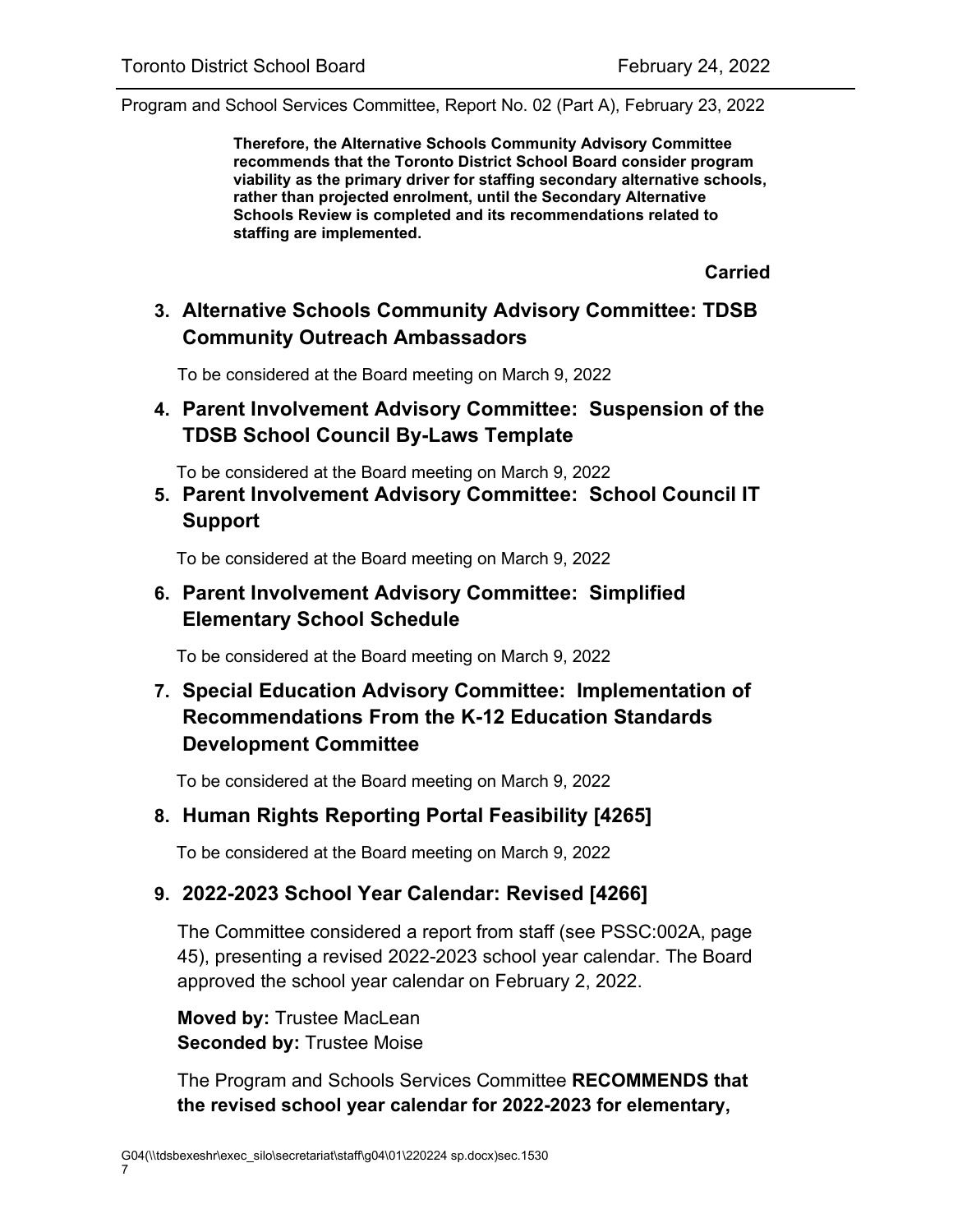### **secondary and year round alternative schools, as presented in the report, be approved.**

**Carried**

# **10.Spring 2022 Student Census Pilot and Fall 2022 System Launch [4267]**

To be considered at the Board meeting on March 9, 2022

# **Part B: Information Only**

### **11.Call to Order and Acknowledgement of Traditional Lands**

A meeting of the Program and School Services Committee was convened on Wednesday, February 23, 2022 from 4:31 to 9:14 p.m. by electronic means with Rachel Chernos Lin, Committee Chair, presiding.

#### **12.Approval of the Agenda**

On motion of Trustee Doyle, seconded by Trustee Nunziata, the agenda was approved.

#### **13.Declarations of Possible Conflict**

No matters to report

#### **14.Delegations**

re Increasing Teacher Allocation for Alternative Middle Schools

1. Jennifer Franklin, Save Alternative Middle Schools (SAMS), City View Alternative School

re Teacher Allocation and Enrolment at Senior Alternative Schools

2. Megan Smith, City View Alternative School

re Adequate Staffing and Support for Alternative Schools

3. Sylvia Vujacic, Quinn Smiley, Jack Walker Mitchell, Sophie Wainright, Abigail Goldberg and Christine Stamford, The Student School

re Item 5.4. Alternative Schools Community Advisory Committee Report, February 7, 2022

4. Mads More, Student, City School re Teacher Allocation and Enrolment at Senior Alternative Schools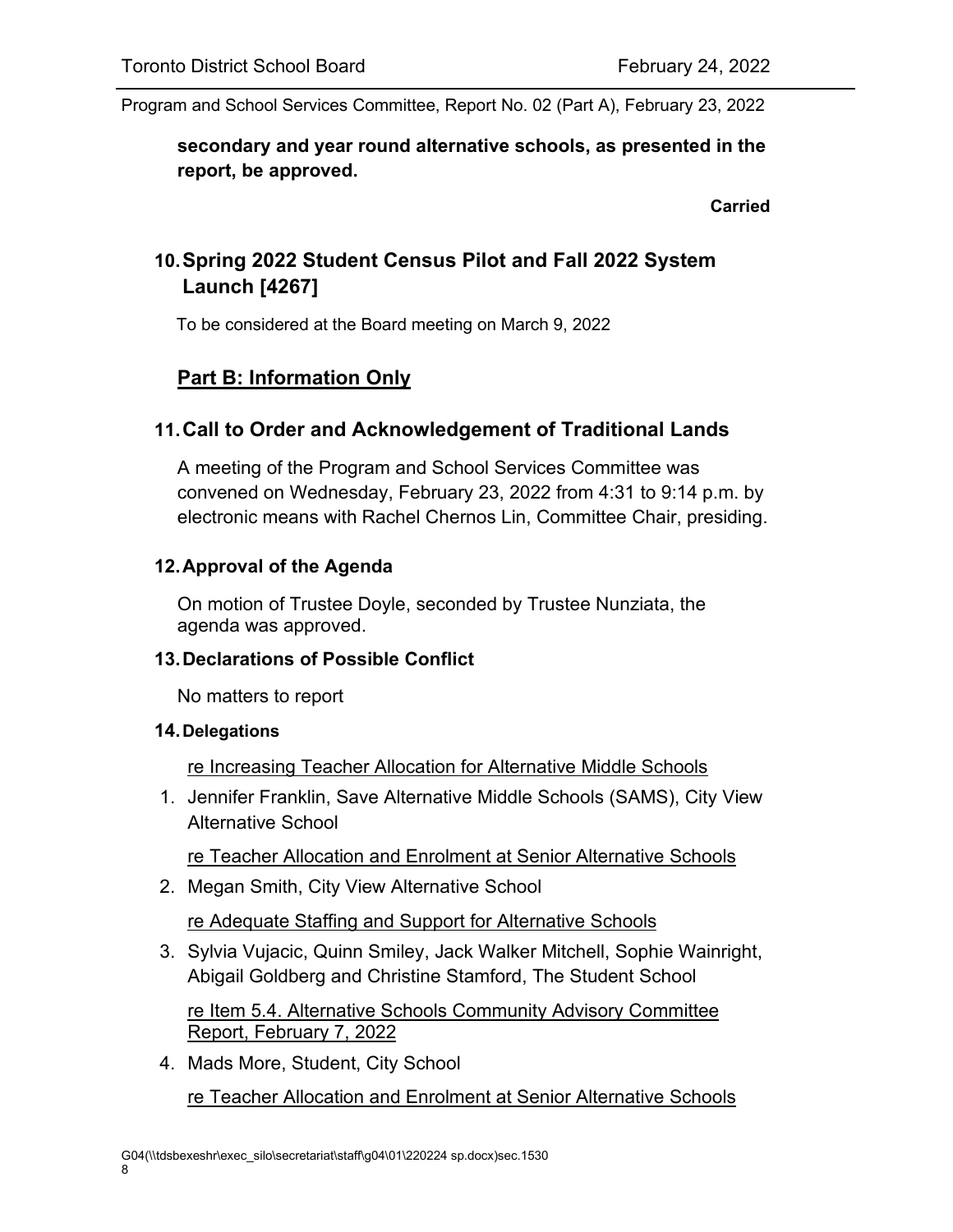5. Elizabeth Smith, City View Alternative School

re Teacher Staffing and Enrollment/Caps at Middle School Alternative **Schools** 

6. Rogue Witterick, City View Alternative School

re Staffing Secondary Alternative Schools

7. Barbara Sniderman, Inglenook Community High School

### **15.Urban Indigenous Community Advisory Committee Reports, November 23, 2021 and January 18, 2022**

The Committee considered reports from the Urban Indigenous Community Advisory Committee dated November 23, 2021 and January 18, 2022 (see PSSC:002A, page 1).

**Moved by:** Trustee MacLean **Seconded by:** Trustee Doyle

**That the report be received.**

**Carried**

#### **16.Urban Indigenous Community Advisory Committee Report, February 15, 2022**

The Committee considered a report from the Urban Indigenous Community Advisory Committee dated February 15, 2022 (see PSSC:002A, page 5). The report was presented by Elders Pauline Shirt, Dr. Duke Redbird, Dr. Joanne Dallaire, Clayton Shirt and Professor Dr. Susan Dion.

**Moved by:** Trustee Doyle **Seconded by:** Trustee MacLean

**That the report be received.**

**Carried**

#### **17.2SLGBTQ+ Community Advisory Committee Report, January 25, 2022**

The Committee considered a report from the 2SLGBTQ+ Community Advisory Committee dated January 25, 2022 (see PSSC:002A, page 7).

**Moved by:** Trustee Moise **Seconded by:** Trustee Doyle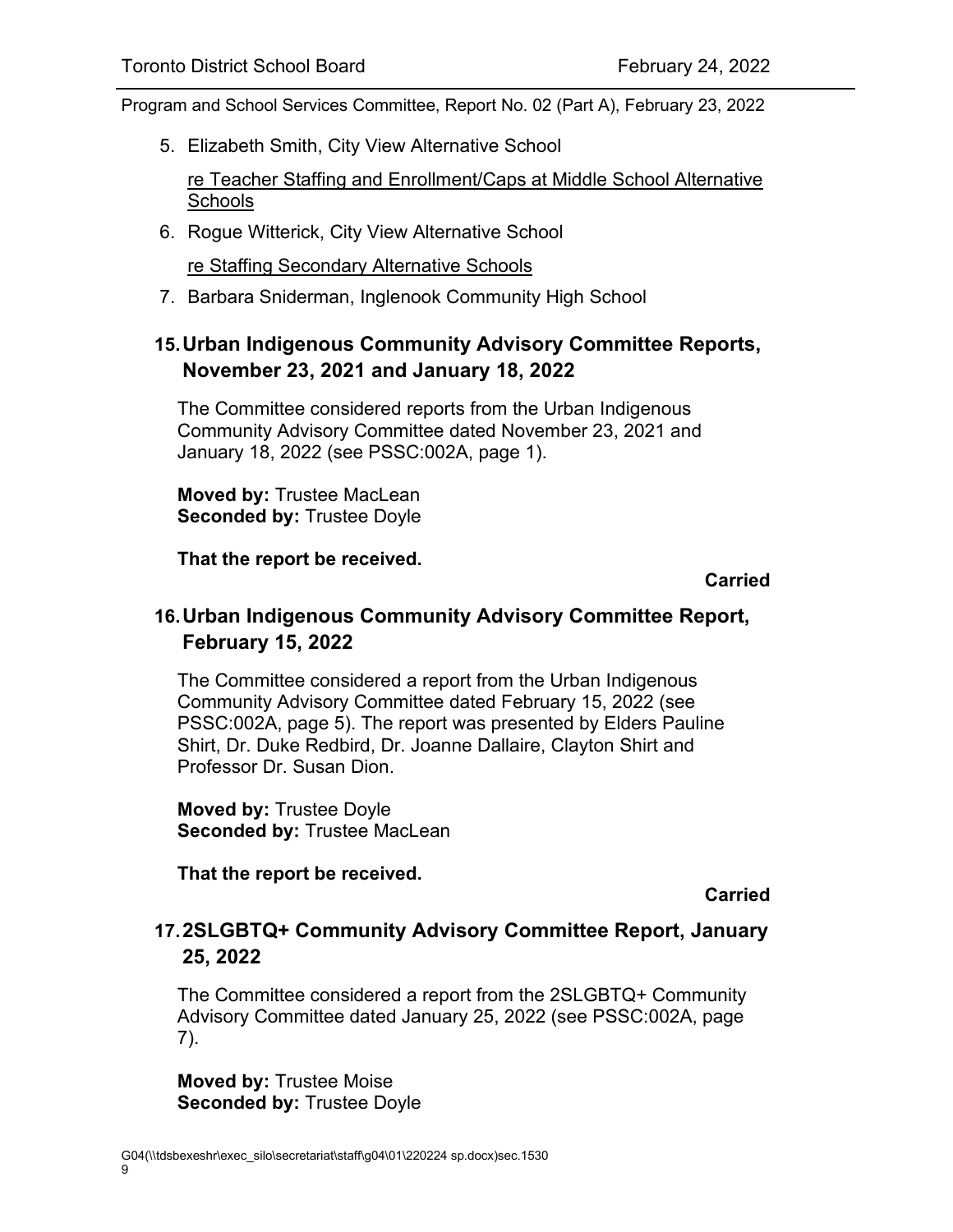#### **That the report be received.**

#### **Carried**

### **18.Alternative Schools Community Advisory Committee Report, February 7, 2022**

The Committee considered a report from the Alternative Schools Community Advisory Committee dated February 7, 2022 (see PSSC:002A, page 9). The report was presented by committee cochairs, Laurie McAllister and Angela Matich.

**Moved by:** Trustee MacLean **Seconded by:** Trustee Moise

**That the report be received.**

**Carried**

### **19.Community Use of Schools Community Advisory Committee Report, January 11, 2022**

The Committee considered a report from the Community Use of Schools Community Advisory Committee dated January 11, 2022 (see PSSC:002A, page 15).

**Moved by:** Trustee Doyle **Seconded by:** Trustee Nunziata

**That the report be received.**

#### **Carried**

## **20.Early Years Community Advisory Committee Report, January 14, 2022**

The Committee considered a report from the Early Years Community Advisory Committee dated January 14, 2022 (see PSSC:002A, page 19).

**Moved by:** Trustee Doyle **Seconded by:** Trustee Moise

#### **That the report be received.**

#### **Carried**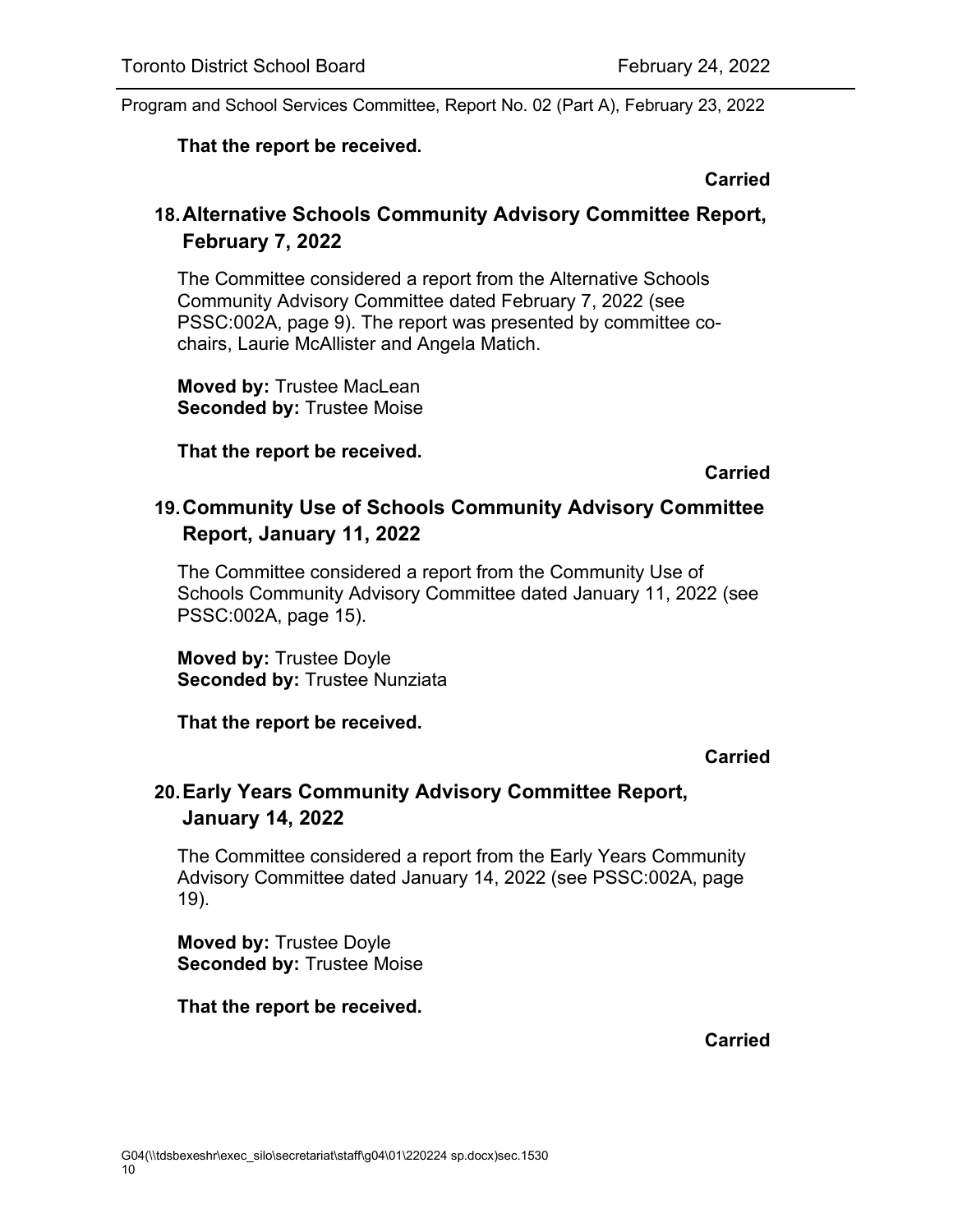### **21.Environmental Sustainability Community Advisory Committee Reports, January 4 and February 3, 2022**

The Committee considered reports from the Environmental Sustainability Community Advisory Committee dated January 4 and February 3, 2022 (see PSSC:002A, page 21). **Moved by:** Trustee Moise **Seconded by:** Trustee MacLean **That the report be received.**

**Carried**

### **22.French-as-a-Second-Language Community Advisory Committee Report, January 11, 2022**

The Committee considered a report from the French-as-a-Second-Language Community Advisory Committee dated January 11, 2022 (see PSSC:002A, page 25).

**Moved by:** Trustee MacLean **Seconded by:** Trustee Doyle

**That the report be received.**

**Carried**

#### **23.Inner City Community Advisory Committee Report, January 20, 2022**

The Committee considered a report from the Inner City Community Advisory Committee dated January 20, 2022 (see PSSC:002A, page 29). The report was presented by committee co-chair Trustee Michelle Aarts.

**Moved by:** Trustee MacLean **Seconded by:** Trustee Moise

**That the report be received.**

**Carried**

#### **24.Parent Involvement Advisory Committee Report, January 18, 2022**

The Committee considered a report from the Parent Involvement Advisory Committee dated January 18, 2022 (see PSSC:002A, page 31). The report was presented by committee co-chair, Andrew Waters.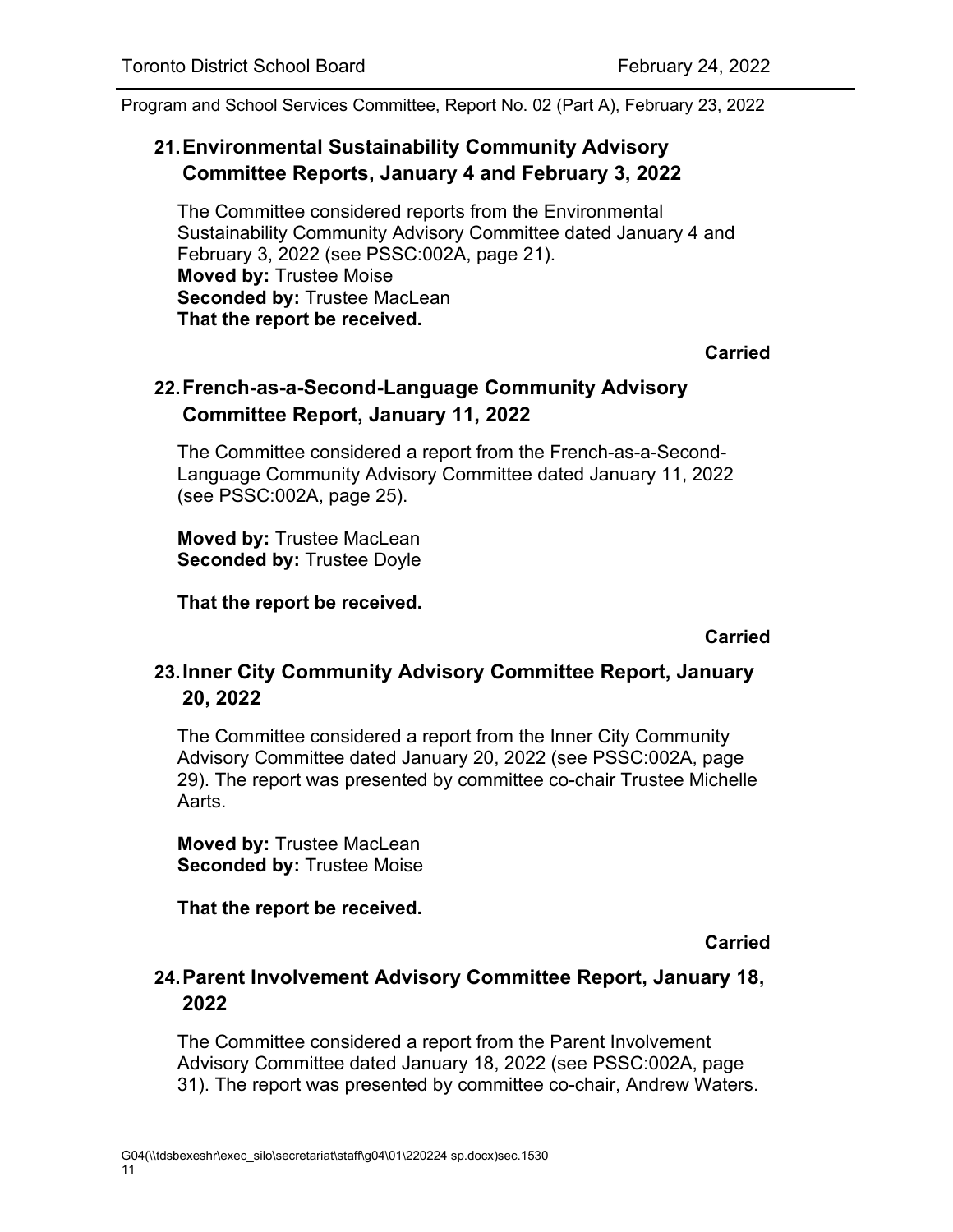**Moved by:** Trustee Doyle **Seconded by:** Trustee MacLean

**That the report be received.**

**Carried**

### **25.Special Education Advisory Committee Reports, January 10 and February 14, 2022**

The Committee considered a report from the Special Education Advisory Committee dated January 10, 2022 (see PSSC:002A, page 35).

**Moved by:** Trustee Moise **Seconded by:** Trustee MacLean

**That the reports be received.**

**Carried**

#### **26.Virtual Learning for the 2022-23 School Year: Update**

The Committee heard an update from staff on virtual learning for the 2022- 2023 school year, including:

- Workgroups will reconvene to begin developing communications and guidance related to virtual learning for elementary and secondary students;
- Virtual Learning will not be offered as an emergency response in the 2022-2023 school year, but rather as a model of learning;
- Students and families will need to commit to a model, whether virtual or inperson for the duration of the 2022-2023 school and a switch option will not be offered;
- At the current time we are looking at models where Hybrid and synchronous learning will not take place in the 2022-2023 school year;
- Communications will be sent to parents and families in March 2022, and a choice between virtual and in-person learning must be made later in March 2022.

#### **27.Adjournment**

On motion of Trustee Doyle, seconded by Trustee Moise, the meeting adjourned at 9:14 p.m.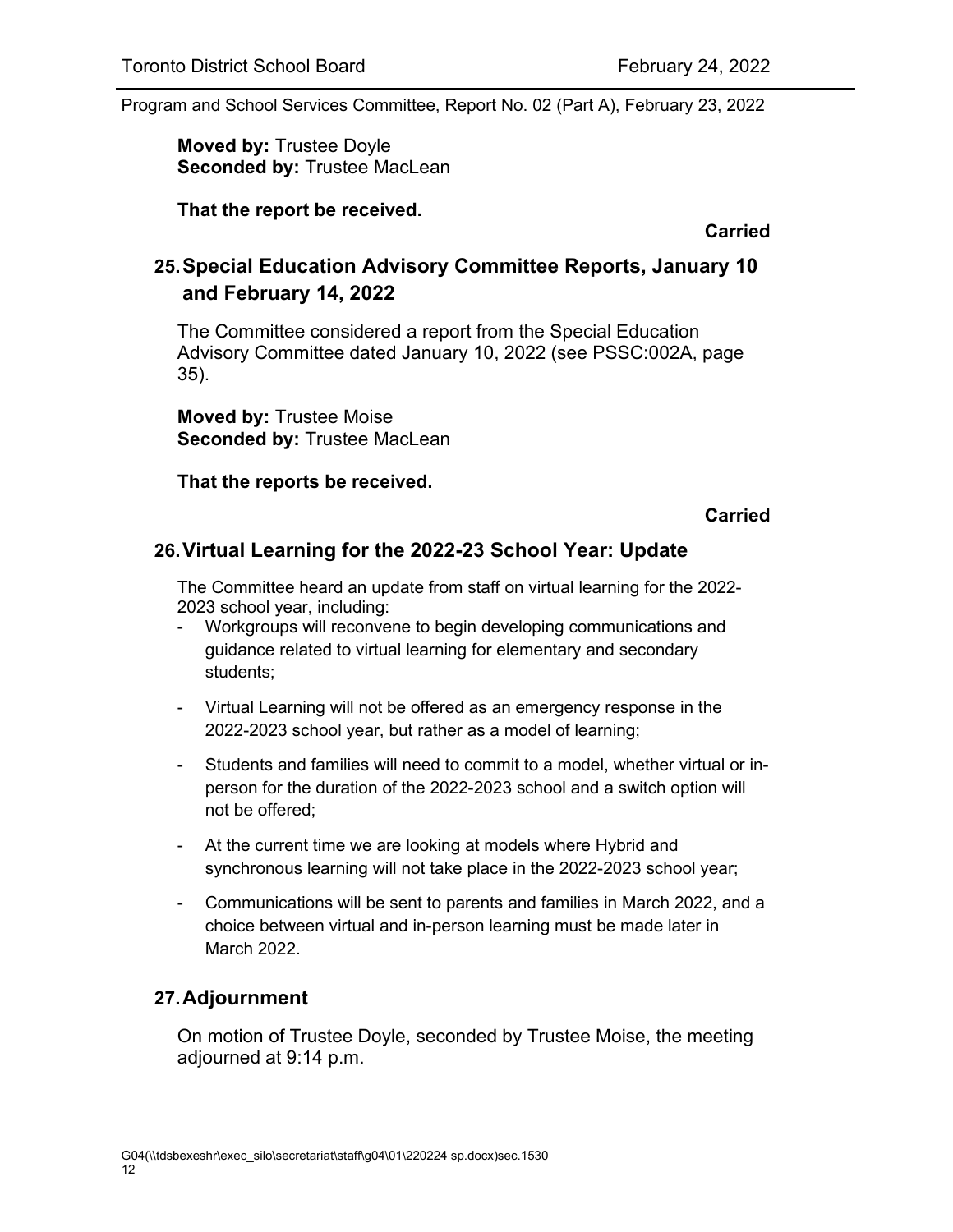#### **Part C: Ongoing Matters**

No matters to report.

Submitted by: Rachel Chernos Lin, Committee Chair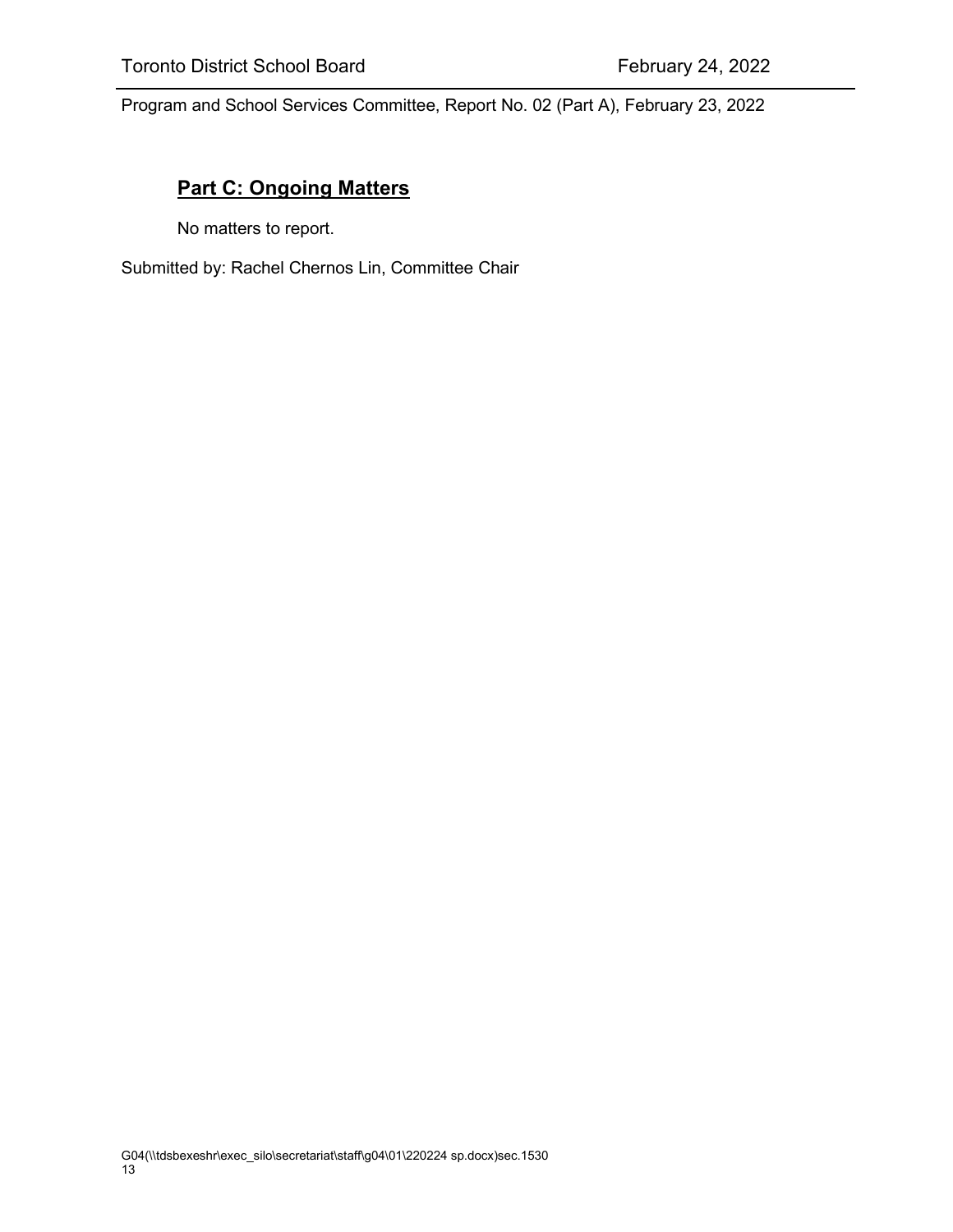# <span id="page-13-0"></span>**Finance, Budget and Enrolment Committee**

# **Report No. 04 (Part A)**

FBEC:004A Wednesday, February 16, 2022 4:30 p.m. Electronic Meeting

Members Present Regrets Trustees Parthi Kandavel (Chair), Stephanie Donaldson, James Li, Zakir Patel, David Smith and Manna Wong Trustee Robin Pilkey Also Present Trustees Michelle Aarts, Alexander Brown, Rachel Chernos Lin, Trixie Doyle, Shelley Laskin, Dan MacLean and Chris Moise All trustees participated by electronic means in accordance with [amendments to Section 7 of Ontario](https://www.ontario.ca/laws/regulation/970463)  [Regulations 463/97, Electronic Meetings.](https://www.ontario.ca/laws/regulation/970463)

Part A: Committee Recommendations

## **1. Contract Awards, Operations [4252]**

To be considered at the Board meeting on March 9, 2022

## **2. Contract Awards, Facilities [4254]**

To be considered at the Board meeting on March 9, 2022

## **3. Revitalizing School Interiors [4261]**

To be considered at the Board meeting on March 9, 2022

**4. City of Toronto Community Benefit Charges: Update [4252]**

To be considered at the Board meeting on March 9, 2022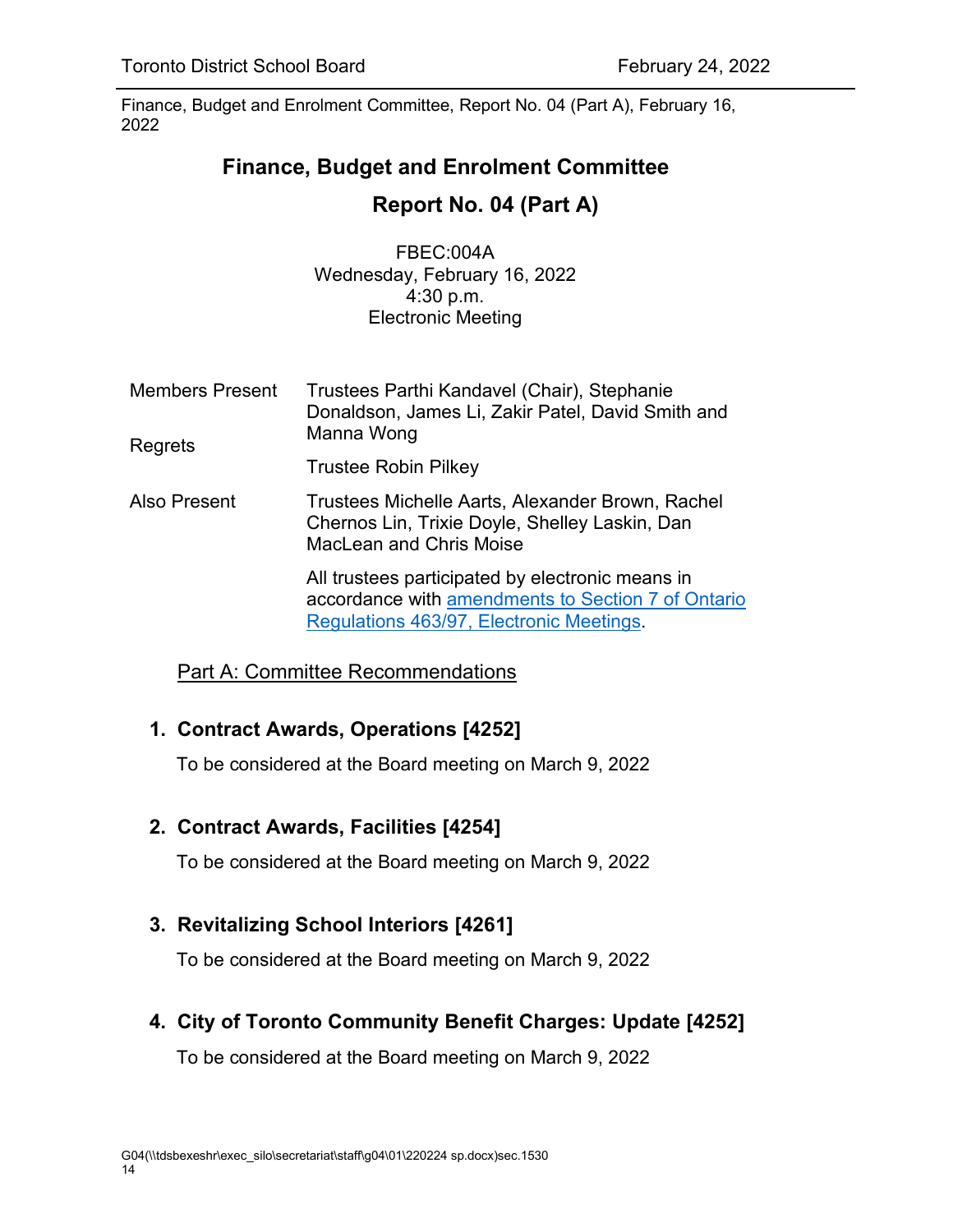### <span id="page-14-0"></span>**5. Provincial Capital Priorities Program 2022-23 [4264]**

The Committee considered a report from staff (see FBEC:004A, page 49) presenting information on capital priority projects for which business cases are required to be submitted to the Ministry of Education by February 25, 2022.

**Moved by:** Trustee Wong **Seconded by:** Trustee Donaldson

The Finance, Budget and Enrolment Committee **RECOMMENDS:**

- **(a) That the list of five capital priority projects, as presented in the report, be submitted to the Ministry of Education for funding consideration;**
- **(b) That the following be added to the body of the staff report [4264]:**

**Applying to the Minister of Education for Use of Proceeds of** 

**Disposition for Unfunded Capital Priority Projects Once the business cases have been submitted to the Ministry of Education on February 25, 2022 the Ministry staff will review them in comparison to the business cases received from the other school boards in the province. It is anticipated that the Ministry of Education will announce the funding decisions in the Spring 2022. After the announcement of approved Capital Priority projects, staff will present a report to the Board of Trustees with a recommendation to submit a request to the Minister of Education to use Proceeds of Disposition to finance the unfunded Capital Priority projects from both 2021 and 2022.**

#### **Carried**

At the Committee meeting, Part (b) was added on amendment of Trustee Kandavel, seconded by Trustee Brown.

## **6. Elementary Vice-Principal Allocation Model [4241]**

To be considered at the Board meeting on March 9, 2022

## **7. 2022-23 Enrolment Projections [4251]**

To be considered at the Board meeting on March 9, 2022

## **8. First Quarter Interim Financial Report: 2021-22 [4242]**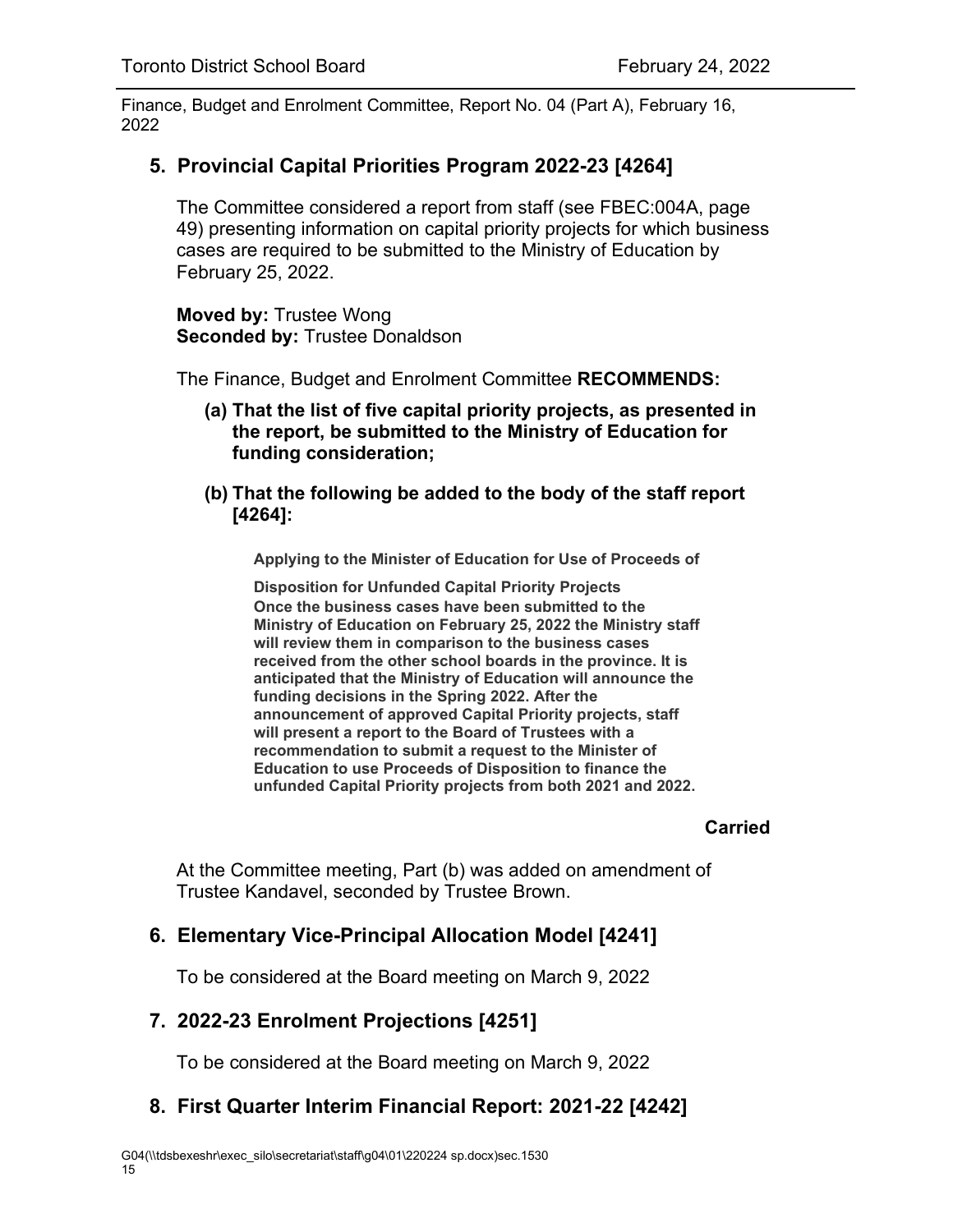To be considered at the Board meeting on March 9, 2022

### **9. Proposed Strategic Drivers for 2022-23 Budget [4243]**

To be considered at the Board meeting on March 9, 2022

### **10. 2022-23 Preliminary Financial Forecast [4244]**

To be considered at the Board meeting on March 9, 2022

## **11. Financial Facts: Revenue and Expenditure Trends, February 2022 [4245]**

To be considered at the Board meeting on March 9, 2022

Part B: For Information Only

### **12. Call to Order and Acknowledgement of Traditional Lands**

The meeting was called to order at 4:36 p.m. with Parthi Kandavel, Committee Chair, presiding.

#### **13. Approval of the Agenda**

On motion of Trustee Donaldson, seconded by Trustee Patel, the agenda was approved.

#### **14. Declarations of Possible Conflict of Interest**

No matters to report

#### **15. Delegations**

#### re Proposed Strategic Budget Drivers for 2022-2023 Budget [4243]

1. Alexis Dawson, Black Student Achievement Community Advisory Committee Co-Chair

#### **16. Adjournment**

On motion of Trustee Wong, seconded by Trustee Donaldson, the meeting adjourned at 9:10 p.m.